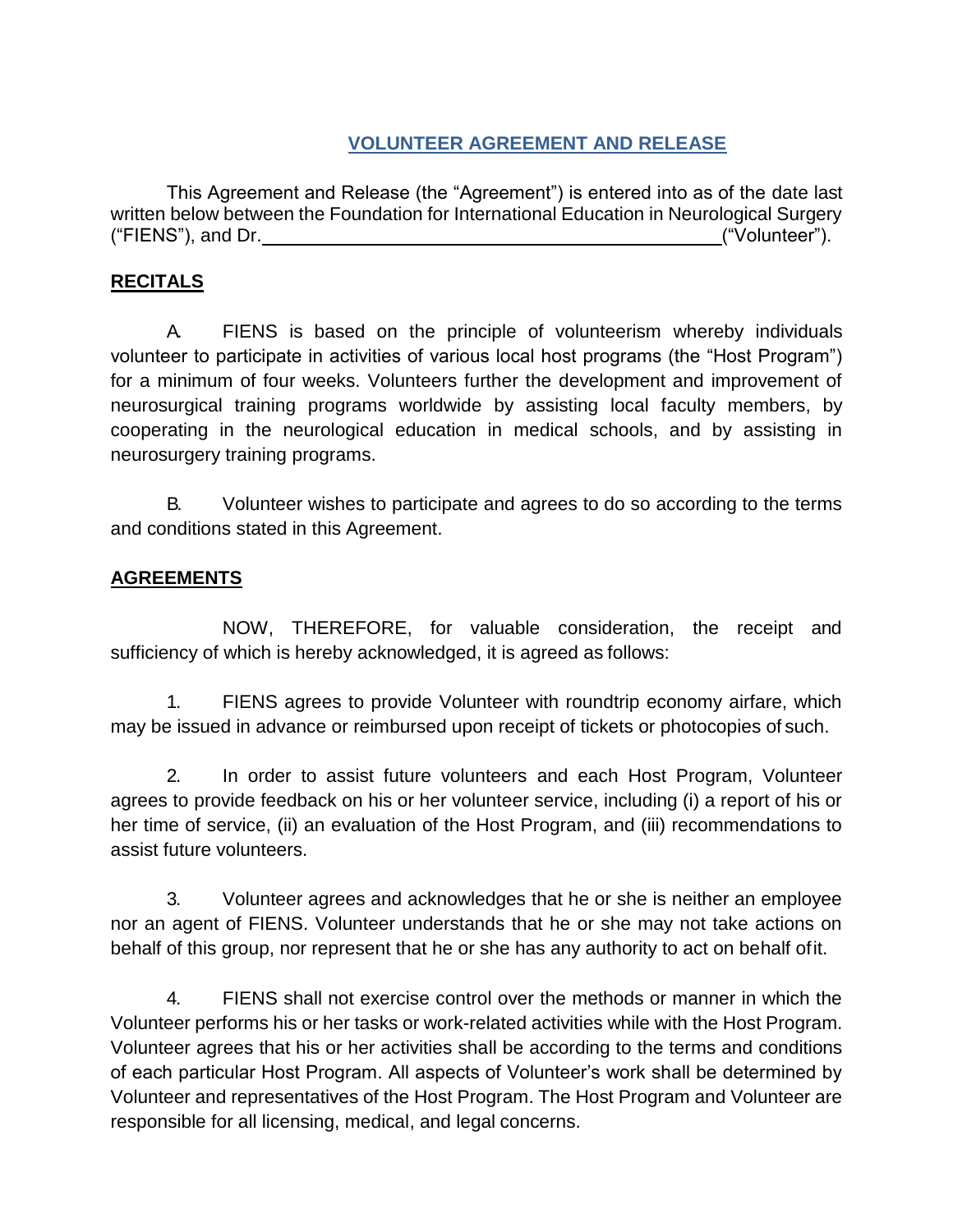5. In exchange for the consideration provided by FIENS, the Volunteer, along with his or her heirs, assigns, and successors, agrees to release and hold harmless FIENS and all of its directors, officers, employees, agents, successors, and assigns and any and all persons connected with FIENS from all claims, demands, causes of action, obligations, expenses, judgments, costs or damages, of any kind or nature whatsoever, known or unknown, including, but not limited to, any claims for personal injury, defamation, property damage, infringement, death, or any other injury, including attorneys' fees, incurred in connection with being a FIENS Volunteer.

6. Volunteer agrees to indemnify FIENS and its employees, agents, successors, and assigns from any and all claims, demands, causes of action, and obligations that arise or are asserted in relation to any aspect of the Volunteer's involvement in the FIENS program.

7. The undersigned parties hereby agree that this Agreement constitutes the entire agreement between Volunteer and FIENS and that it supersedes all other oral or written agreements, and/or understandings between the parties, and may not hereafter be modified except in writing signed by both parties.

8. The parties agree that they have had the opportunity to consult with an attorney regarding this Agreement and that they fully understand the terms, conditions, and agreements contained herein. VOLUNTEER SPECIFICALLY ACKNOWLEDGES THAT THIS AGREEMENT CONTAINS A RELEASE OF HIS OR HER RIGHTS TO ASSERT CLAIMS AGAINST FIENS OR THE COMMITTEE RELATING TO THE VOLUNTEER PROGRAM.

9. All aspects of this agreement between the Volunteer and FIENS shall be construed, interpreted, and governed in accordance with the laws of the State of Minnesota.

10. This Agreement may be executed in counterparts, and shall not become effective until both parties required to execute the Agreement shall have done so.

AGREED TO this day of ,